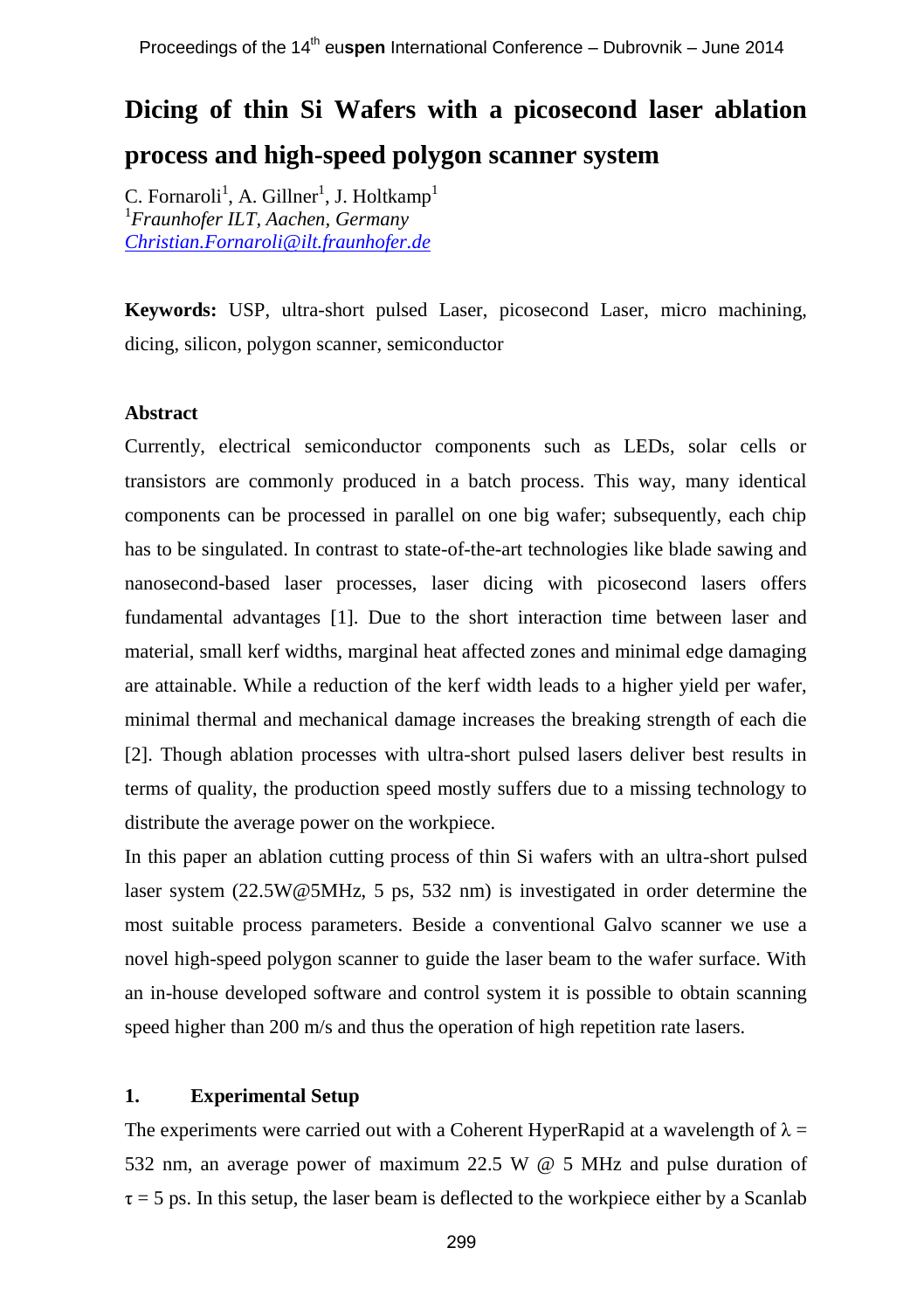IntelliScan 14DE or a polygon scanner, see figure 1. Afterwards the beam is focused onto a spot diameter of 14  $\mu$ m (1/e<sup>2</sup>) by a 100mm f-Theta lens. The polygon mirror has 7 facets and allows a rotation speed of 10,000 rpm. In combination with the 100 mm focussing lense this offers scanning speeds up to 200 m/s.



Figure 1: Image and scheme of the 7 facet polygon scanner setup

The cutting test were performed at 120  $\mu$ m thick 6" boron doped silicon wafers. While the process parameters pulse overlap, pulse energy and number of repetitions were varied, every cutting line was investigated if the substrate is completely cut through or not. During all the experiments the focal plane always remained on the workpiece surface and the polarisation was kept perpendicular to the scanning (cutting) direction.

## **2. Reference experiments with a galvo scanner**

To get a reference for the experiments with the polygon scanner and furthermore an impression about the parameter frame, first of all experiments with a galvo scanner were performed. Figure 2 shows the results of these experiments.



Figure 2: Attainable cutting speed with a galvo scanner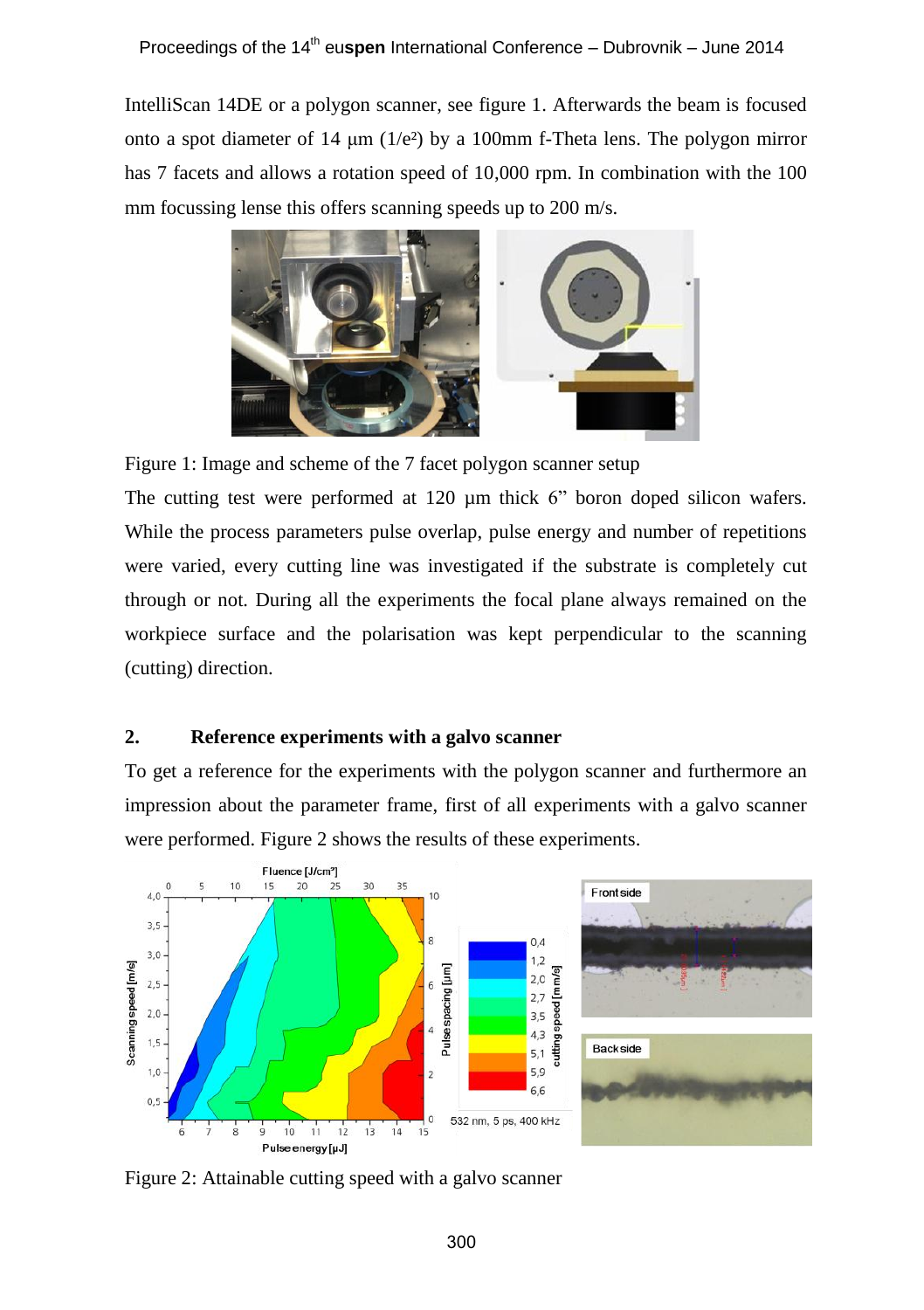At a repetition rate of 400 kHz, different pulse energies starting at 5.5 µJ up to 15 µJ together with different scanning speeds from 250 mm/s up to 4 m/s. The coloured scale shows the attained cutting speed (scanning speed / number of repetitions). The upper left white triangel shows the parameter combinations which were not suitable to cut through the wafer; even after great number of repetitions. The cutting speed strongly depends on the pulse energy. For example at a scanning speed of 1 m/s a pulse energy leads to a cutting speed of 0.4 mm/s. At 10 µJ the cutting speed amounts 4 mm/s and at 15 µJ 6.6 mm/s. But the scanning speed has also an influence. Low scanning speeds and thus small spacing from puls to puls leads to a high thermal impact during the ablation process. At the highest cutting speed the process quality, e.g. cutting width and heat affected zone are clearly worse, compared to results at 10 µJ and 2 m/s. So a good trade off between quality and cutting speed delivers around 3 mm/s cutting speed, compare the microscope pictures on the right side of figure 2. Higher pulse energies lead to worse quality in terms of melt and cutting width.

## **3. Results of ablation process with a high speed polygon scanner**

To take advantage of the high available scanning speed of a polygon scanner, the laser repetition rate is switched to 5 MHz and therefore the available repetition rate decreases to 4.5 µJ. The highest attainable cutting speed amounts 20 mm/s at 4.5  $\mu$ J and 2 m/s scanning speed, see Figure 3. Similar to the reference experiments this operating point is not reasonable due to the poor cutting quality, resulting from the strong thermal impact. Much better qualities are obtained if the scanning speed is increased to more than 20 m/s. In this case the cutting speed drops to 12 mm/s.



Figure 3: Attainable cutting speed with a high speed polygon scanner